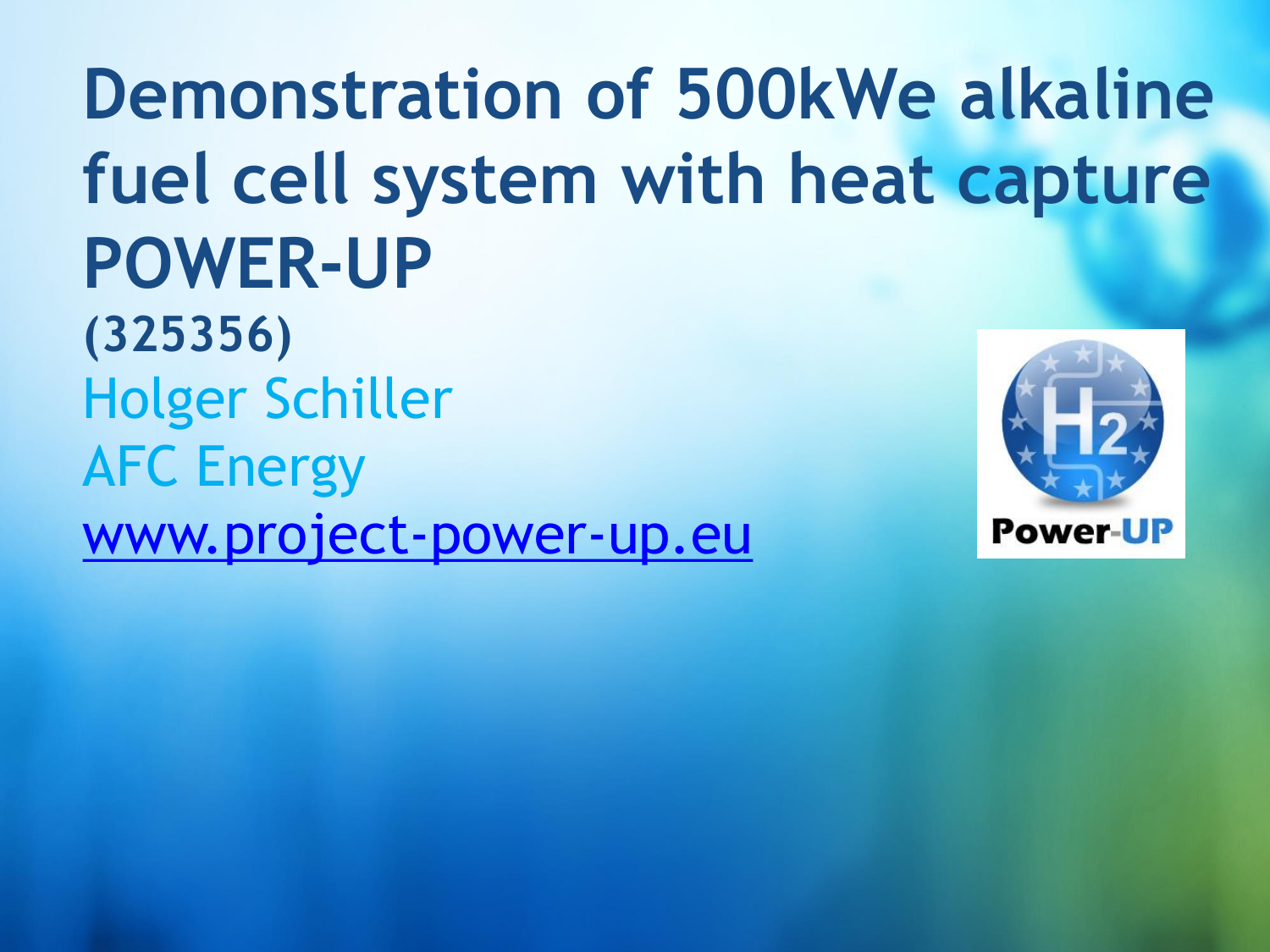# **PROJECT OVERVIEW**

- Call topic: SP1-JTI-FCH.2012.3.7
- Application area: Field demonstration of largescale stationary power and CHP fuel cell systems
- Start and end date: 1 April 2013 30 June 2017
- Budget: €11,552,448; FCH JU contribution: €6,137,565; self-funded costs: €5,414,883
- Consortium overview:



- Project summary: world's first demonstration of AFC system; built in GB, installed in Germany; currently feeding electricity into local grid
- Stage of implementation: 60%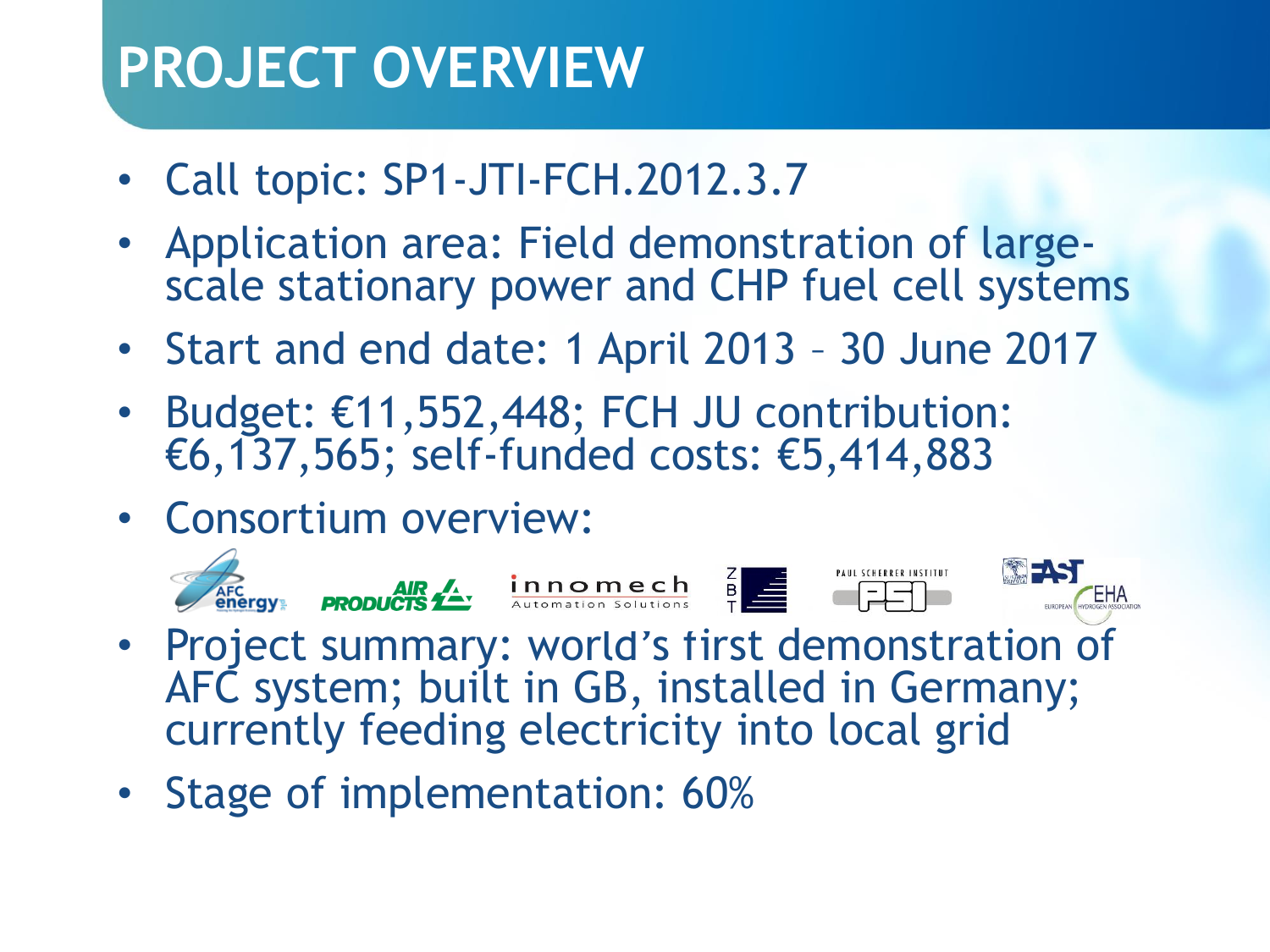# **PROJECT TARGETS AND ACHIEVEMENTS**

| Programme<br>objective/target                                            | Project<br>objective/target                                                               | Project<br>achievements<br>to-date                                                                     | <b>Expected final</b><br>achievement                                                       |  |
|--------------------------------------------------------------------------|-------------------------------------------------------------------------------------------|--------------------------------------------------------------------------------------------------------|--------------------------------------------------------------------------------------------|--|
| <b>MAIP 2008-13</b>                                                      |                                                                                           |                                                                                                        |                                                                                            |  |
| >5 MW by<br>2015                                                         | 240 kW by<br>end 2015                                                                     | 40 kW in<br>October 2015                                                                               | 240 kW by<br>end 2015                                                                      |  |
| 3,000 €/kW<br><b>Assuming</b><br>supported<br>deployment<br>from $2013+$ | 3,000 €/kW is<br>the target<br>cost (CapEx<br>and OpEx),<br>using<br>demonstr.<br>systems | The first<br>system had a<br>number of<br>one-off high-<br>cost items<br>which will not<br>be repeated | <b>Target cost</b><br>for the post-<br>funding<br>period will be<br>significantly<br>lower |  |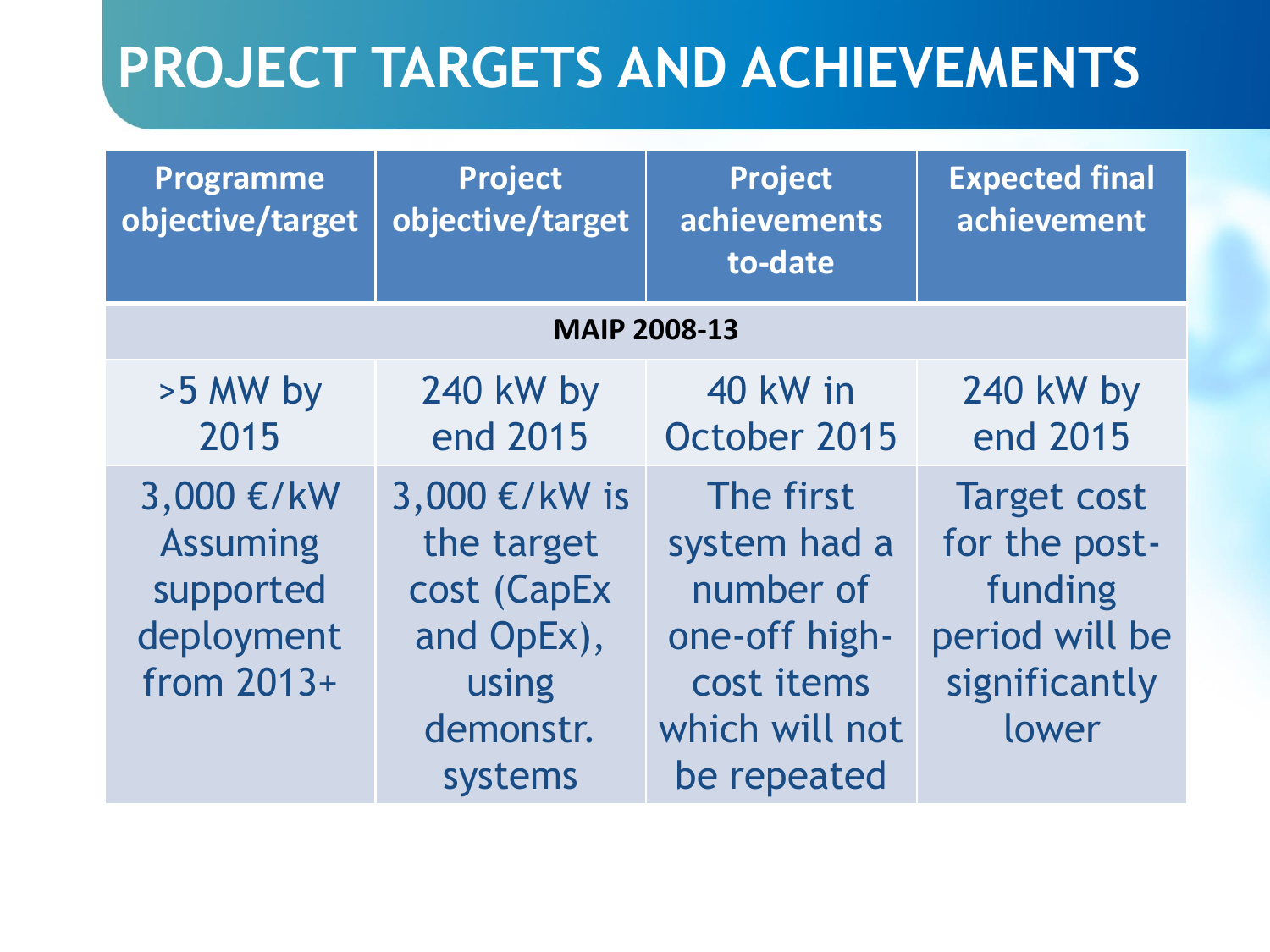# **PROJECT TARGETS AND ACHIEVEMENTS**

| <b>Programme</b><br>objective/target         | <b>Project</b><br>objective/target | <b>Project</b><br>achievements<br>to-date | <b>Expected final</b><br>achievement                   |  |
|----------------------------------------------|------------------------------------|-------------------------------------------|--------------------------------------------------------|--|
| AIP 2012: SPI-JTI-FCH-2012.3.7               |                                    |                                           |                                                        |  |
| 58%<br>conversion<br>efficiency<br>(electr.) | $58 - 59%$                         | 61% per tier                              | On track to<br>achieve by<br>the end of<br>the project |  |
| 15,000hrs<br>Lifetime /<br>duration of       | 15,000hrs                          | <15,000hrs                                | 13,500hrs                                              |  |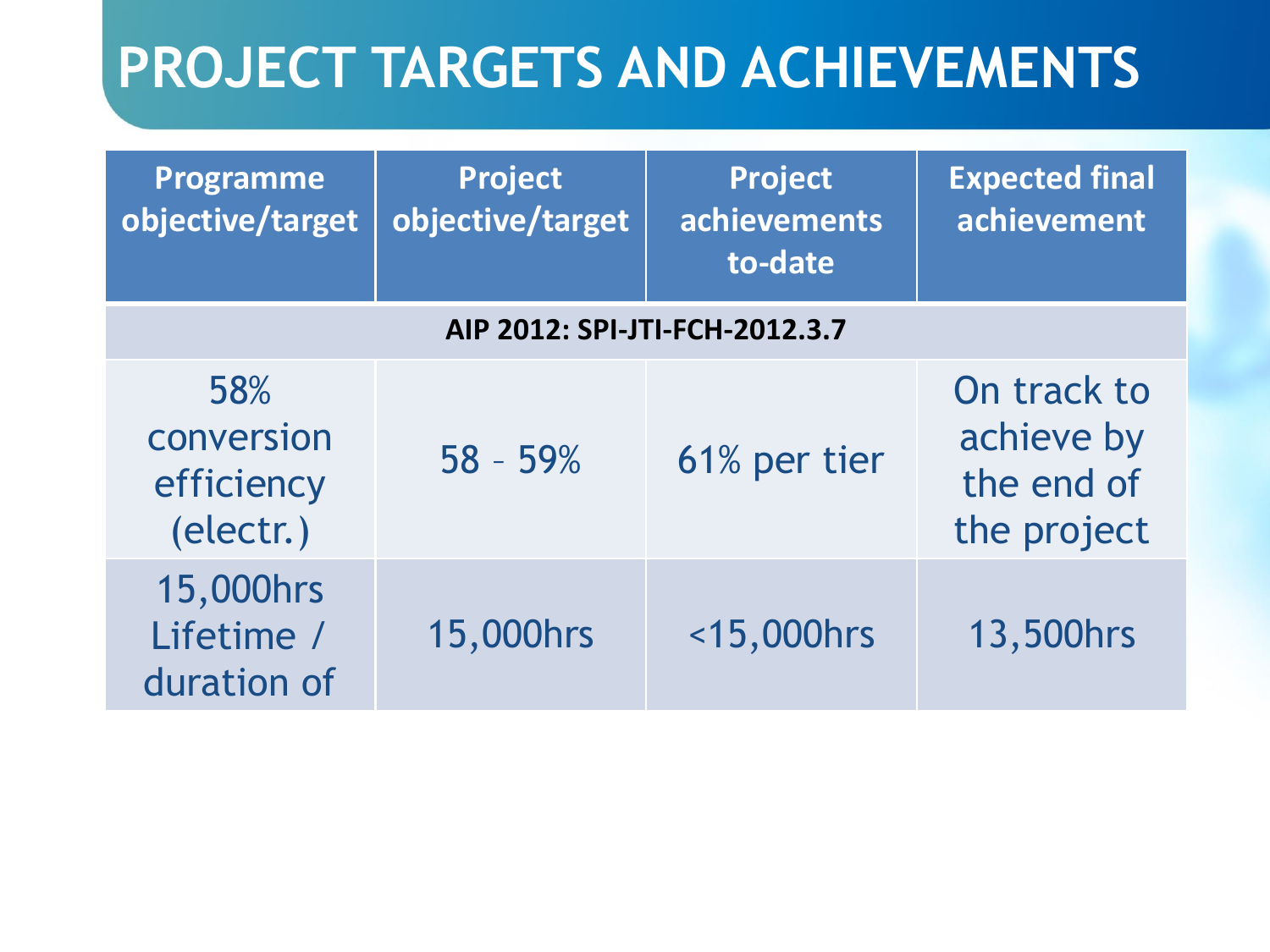# **PROJECT TARGETS AND ACHIEVEMENTS**



### Site works completed





### Robot stacking cartridge



## Assembly in Stade KORE producing electricity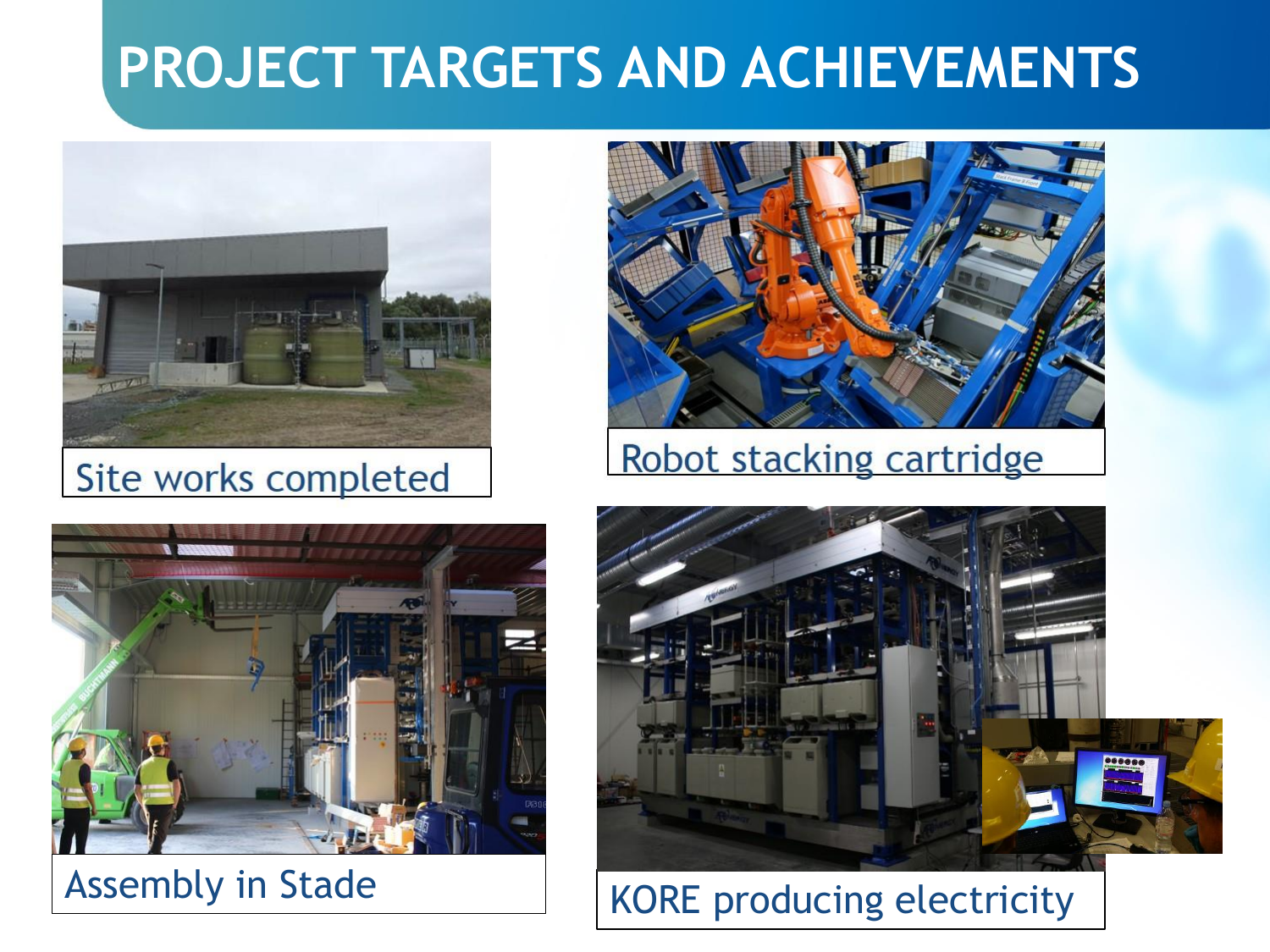# **RISKS AND MITIGATION**

| <b>Target</b>                              | Proof of feasibility of integrated fuel cell<br>units by demonstrating sufficient duration.                                                                                                     |  |  |
|--------------------------------------------|-------------------------------------------------------------------------------------------------------------------------------------------------------------------------------------------------|--|--|
| <b>Bottle-</b><br>necks and<br>risks:      | Delay in achieving site readiness<br>$\bullet$<br>Design and manufacturing delays<br>System and cartridge costs higher than<br>original estimates<br>• increase in fuel cell production volumes |  |  |
| <b>Revision of</b><br>targets:             | Yes                                                                                                                                                                                             |  |  |
| <b>Suggested</b><br>nature of<br>revision: | • A possible maximum of 13,500h (90%*) of<br>target will now be achieved<br>(*largely determined by CHP capability in<br>2016)                                                                  |  |  |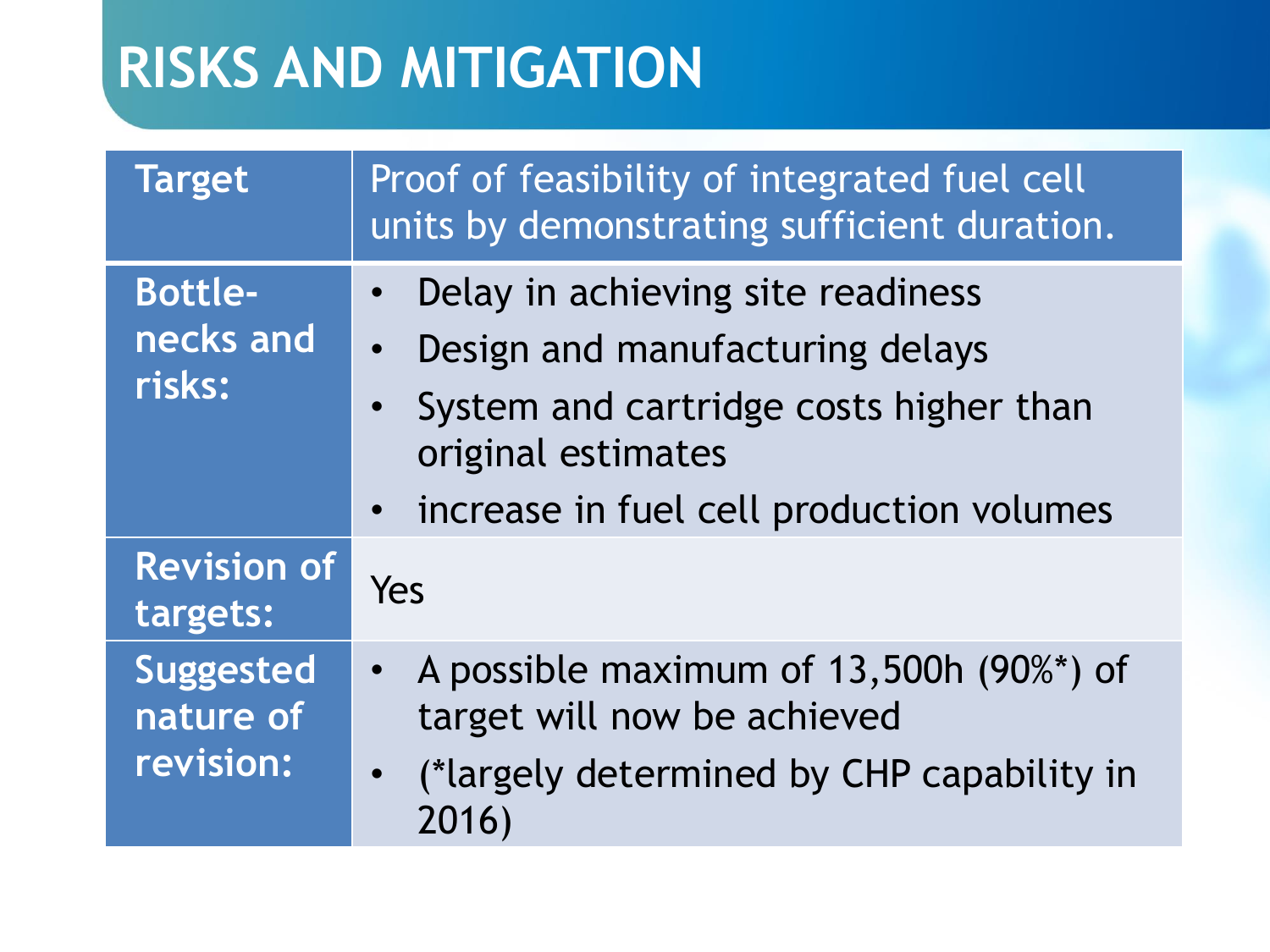## **SYNERGIES WITH OTHER PROJECTS AND INITIATIVES**

#### **DESCRIPTION OF COMPLEMENTARITY AND JOINT ACTIVITIES**

- Project LASER-CELL (278674); 01/11/2011 31/10/14
- completion enabled POWER-UP system to exploit the advances of project LASER-CELL
- including: novel plate design, development of substrate material and the manufacturing process used to make the substrates
- Project ALKAMMONIA (325343); 01/05/2013 30/04/17
- CE-Certification in POWER-UP following experience gained from undertaking similar work in project ALKAMMONIA
- POWER-UP will benefit from ALKAMMONIA's cartridge stack design and adaption, as well as further development of the systems controller

**LASER -CELL ALKAMMONIA**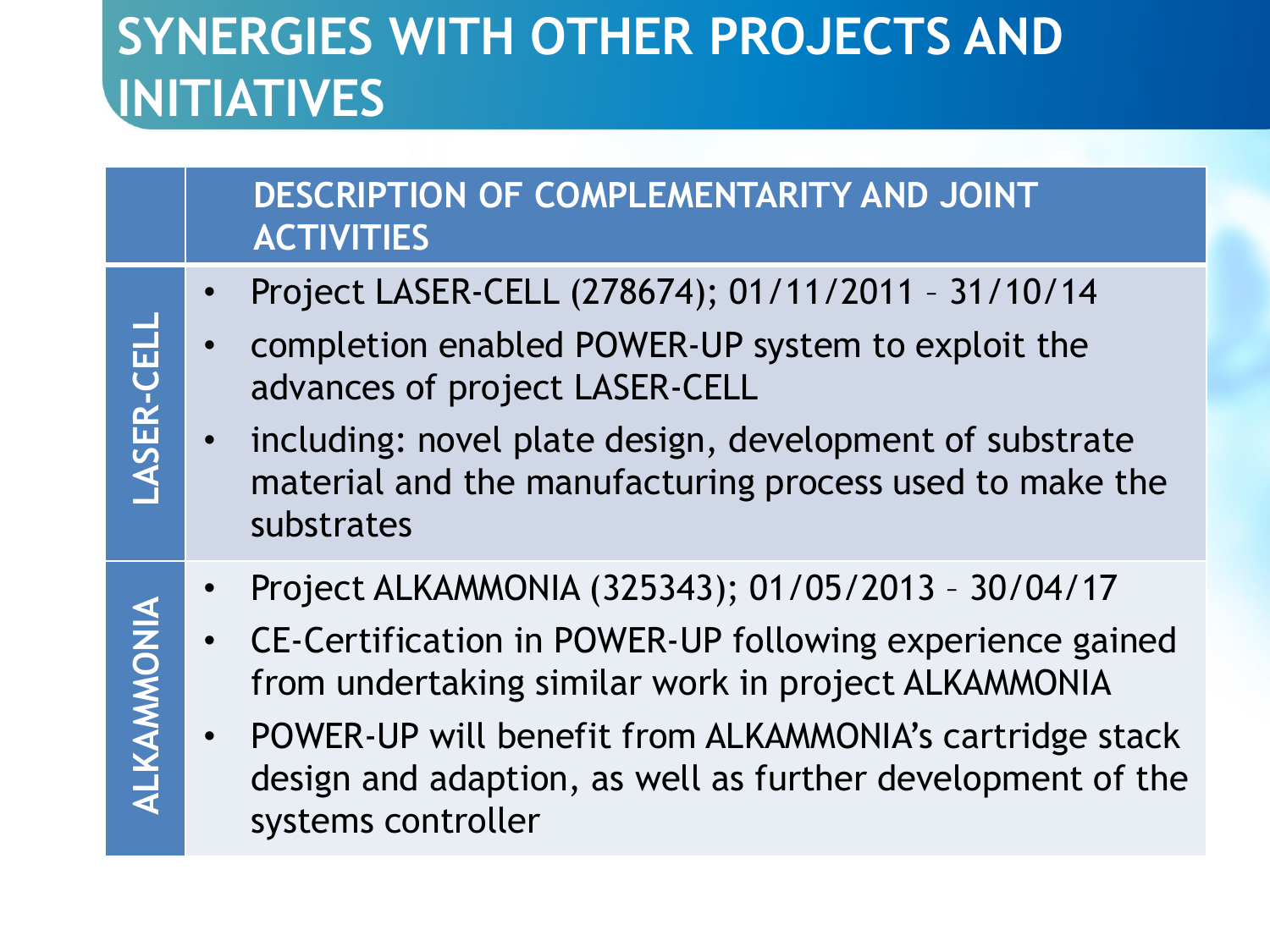# **HORIZONTAL ACTIVITIES**

### Training and education

- face-to-face interactions with the research community at events
- project partners host several Masters and PhD students over the duration of the project
- Safety, regulations, codes, standards
- Compliance with local laws, focus on HAZOPs and risk assessments, relevant TÜV Nord certification

### General public awareness

• Opening event in January with politicians, local companies and residents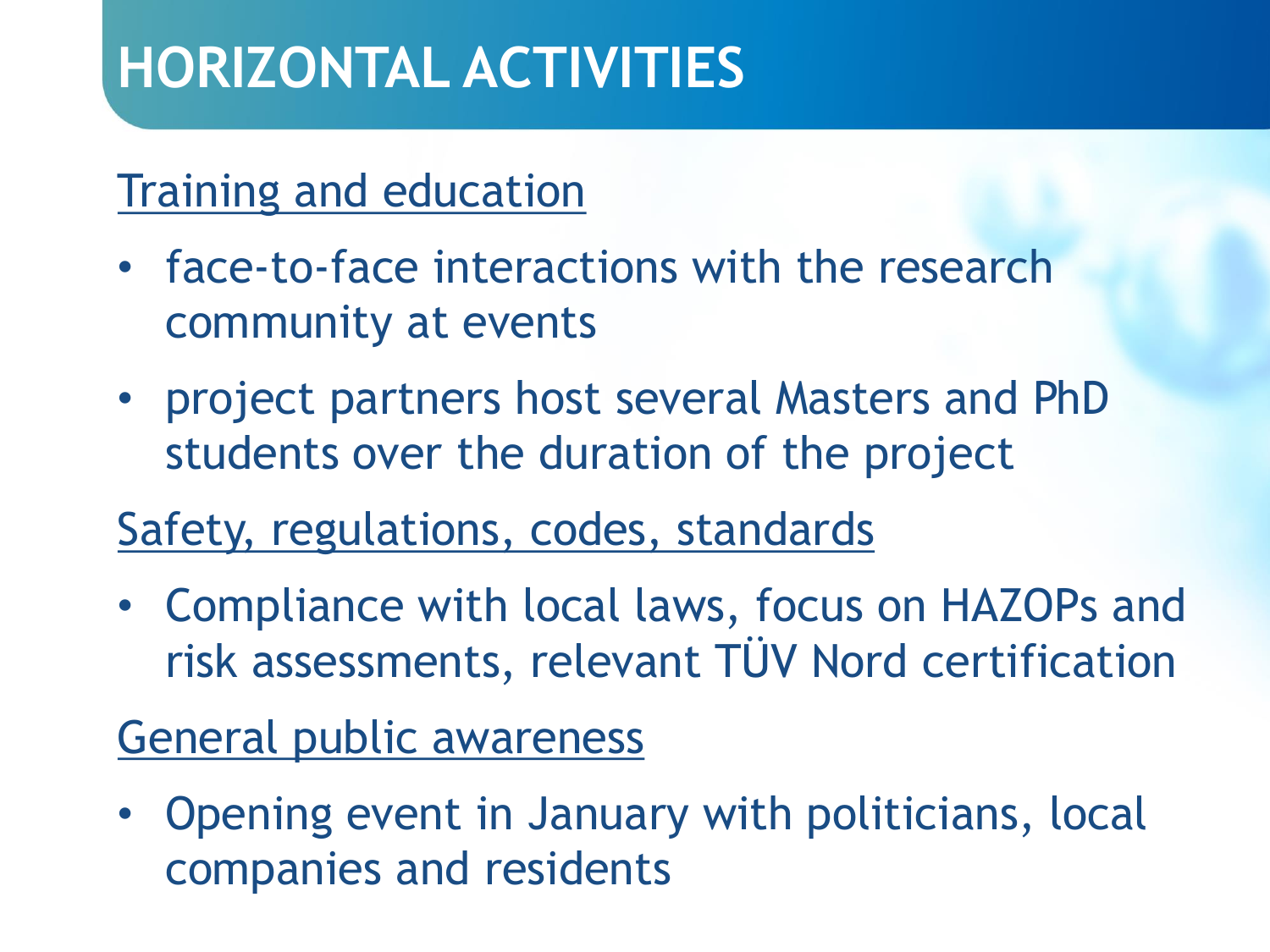# **DISSEMINATION ACTIVITIES**

- Wider external partnerships established, e.g. Special Advisory Board, industry, etc.
- Presentation at Hannover Messe and other high-profile events, press coverage, high interest from scientific community



Event presenting fuel cell science to highschool students





Madrid, 1-3 April 2014